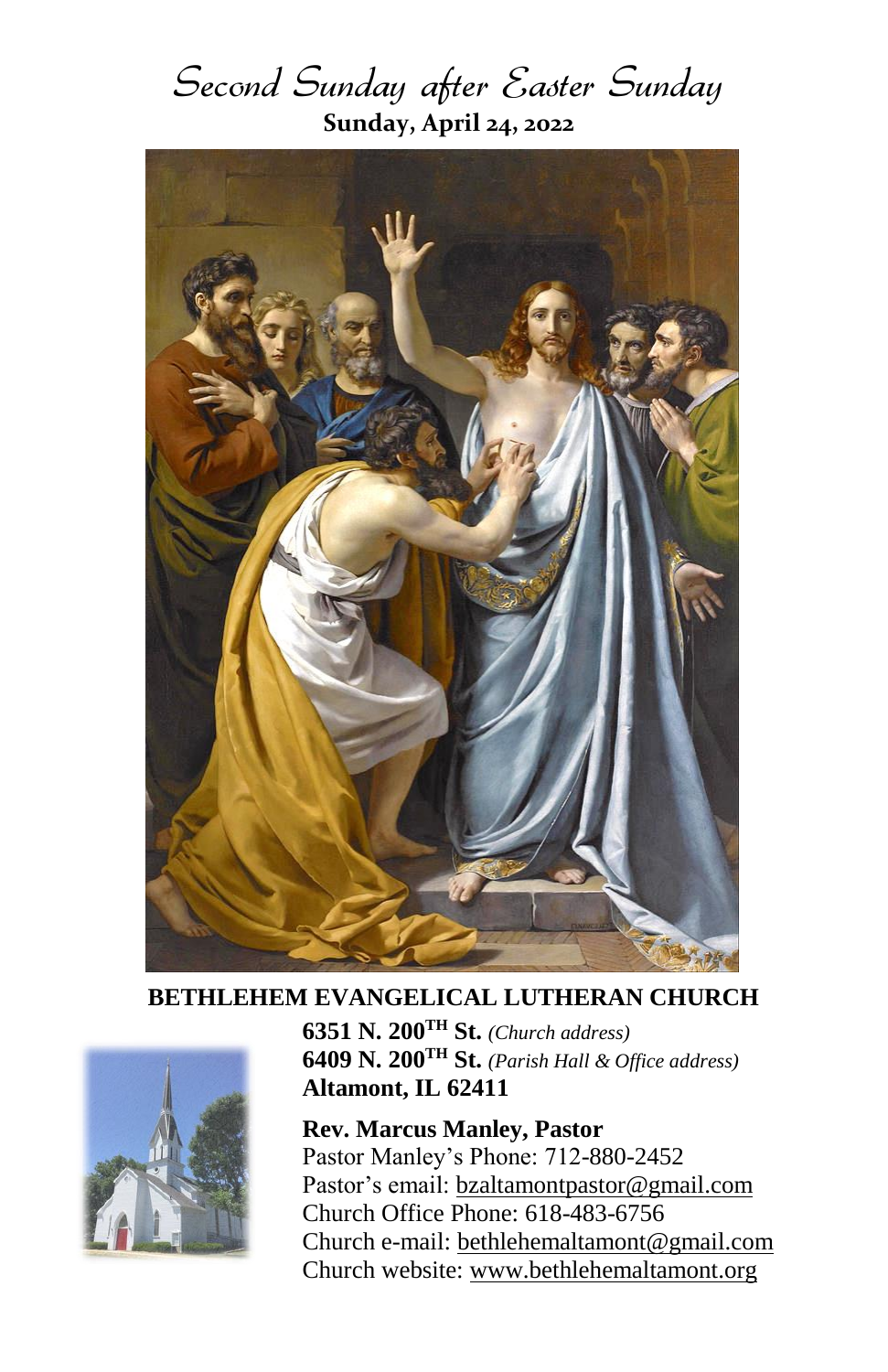*Welcome to Bethlehem Evangelical Lutheran Church, we are happy you are here today. It is customary when you enter the church nave to observe silence for meditation during your silent prayer, the ringing of the bells, and the prelude, in order to prepare you for the beginning of the worship service. Thank you for joining us today and God's blessings.*

Prayers and prayers and the process of the process of the process of the college of the college of the college of the college of the college of the college of the college of the college of the college of the college of the *Prayer before worship: Almighty God, grant that we who have celebrated the Lord's resurrection may by Your grace confess in our life and conversation that Jesus is Lord and God; through the same Jesus Christ, Your Son, who lives and reigns with You and the Holy Spirit, one God, now and forever. Amen*

#### **In our prayers we remember:**

Those in need of healing & comfort: *Vanessa Adams, Pam Berg-Kepley, Tina, Kaly & Ella Benning, Jim Brasel, Mike Gaede, Bernice Graumenz, Zoe Hoehler, Luella Rubin, Steve Voelker, Gene Wharton, Marcella Wolf, and Lilly Wright.*

Those celebrating **Birthdays**: (04/24-04/30): 04/24 – Klaiton Strullmyer; 04/26 – Jersey Hille; 04/27 – Lauren Yagow; 04/28 – Elsie Shoaf, Pete Putnam

**Anniversaries**: *04/24 – Jason & Lexie Caraway – 12 years 04/25 – Larry & Sharon Goers – 57 years*

*Congratulations to Addam Dahnke and Andy Wendling, who were united in Holy Matrimony on April 23.*

**Church News RECESSION CONTRACT CONTRACT CONTRACT AND RELATED AT A LIGHT OF A LIGHT OF A LIGHT OF A LIGHT OF A** 

Communion Note – diluted wine is available, please request prior to worship service.

*Thank you to Seminarian Samuel Shick for leading us in our worship service and Bible Class today. Seminarian Shick is concluding his studies at Concordia Seminary, St. Louis, and will be accepting a call this month.* 

*Today in Bible Class – Seminarian Shick will discuss life as a Seminary student at Concordia Seminary, St. Louis.*



### **Trustee's Report:**

Offering collected for the Home Purpose General Fund on April 17: \$ 5,479  *Weekly amount needed for Bethlehem's tuition students to ALIS \$3,238.46 Weekly budgeted for salary and home purpose in addition to tuition \$2,733.54 Weekly total \$5,972.00* **Loose change in the offering plate has been designated for the LWML Mites.** Window Project Fund total amt. collected: \$14,217 (Total needed: \$55,000)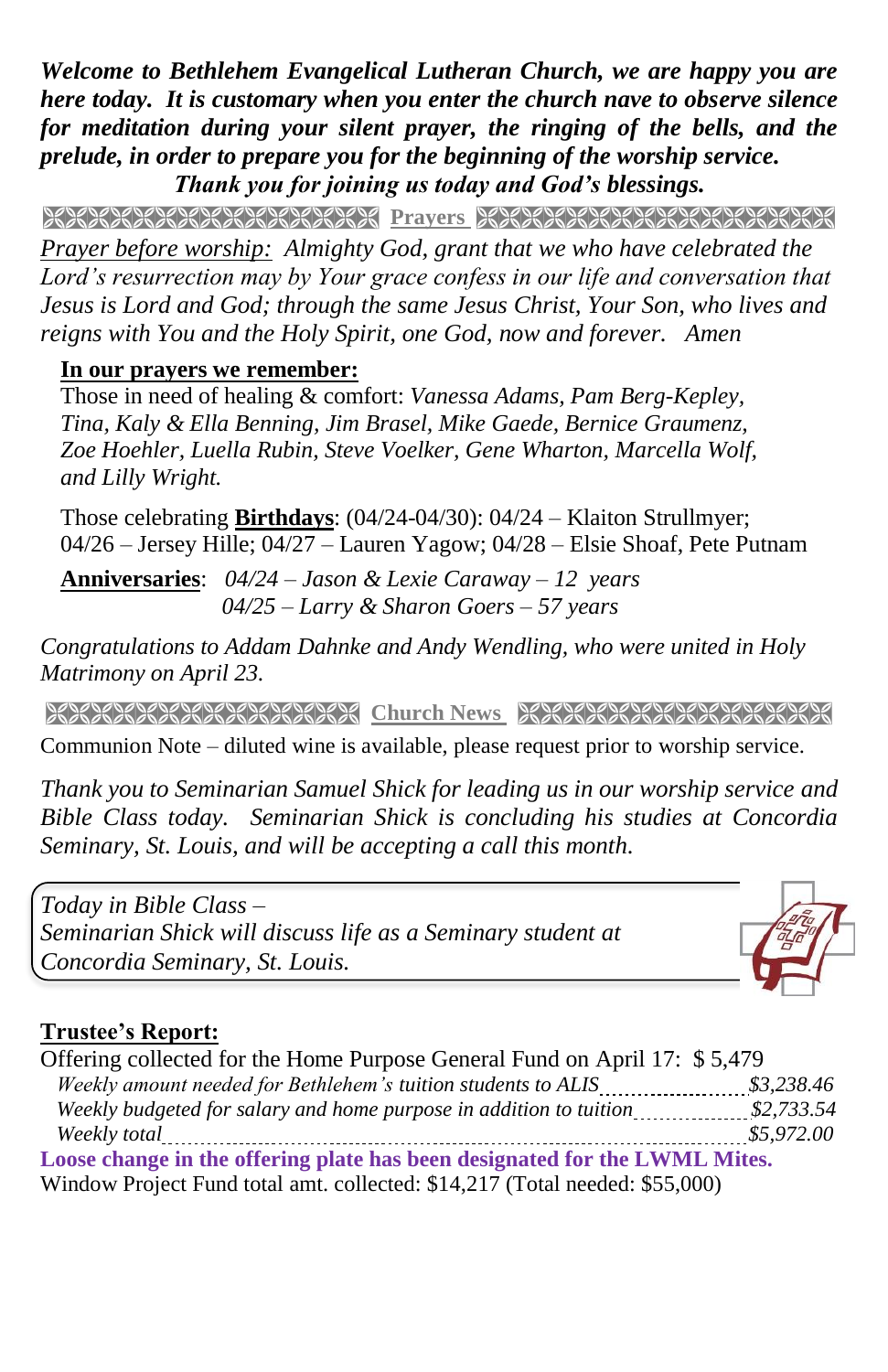**Building Fund -- Church Property - Emergency Repairs:** There are several emergency repairs on the church property that will need funding:

- Wiring in church attic for lights to replace current fire hazard wiring (approx.. \$5,000-10,000)
- Wiring to the pump and alarm system for the septic system at parsonage (approx.. \$1,500)
- Parking lot repairs (fill cracks & seal) (remainder needed \$2,560)
- Church Window Project **–** (\$42,000 outstanding)

**Please consider faithfully giving to the BUILDING FUND.**

**Pastor out of town**- Pastor Manley will be on vacation Apr. 21-27. If you are in need of pastoral care you can call Dennis Guffey (618) 267-5595.

**Voters' Assembly** today at 1:30 p.m.

**ZION BIBLE CLASS-** Will resume Tue. May 10th, 7pm with on Study on Worship. How does God give and sustain our faith? Why do we sing all these old songs? And where did this liturgy come from anyway?

**Lutheran Witness –** Annual subscriptions (11 issues) & renewals are due, just fill out the LW envelope (included in your offering envelope box set) and include \$15.96. **New subscriptions and renewals are due by May 1** and begin with the June/July 2022 issue.

 **Reminder: We will be discontinuing the PO Box address at the end of June, please make sure that all mail is directed to the church office at 6409 N. 200th Street. Thank you.**

**BLC will be recognizing our 2022 graduates in May.** If you are graduating this year from grade school, high school, college, vocational or other, please contact Pastor or the church office.

**EXECT District & Synod News, Regional Items & Acknowledgments HEER** 

## **ALIS Positions available for 2022-2023**

Janitorial – part-time / full-time Assistant Cook – part-time Middle grade teacher – full-time

- Copies of the job descriptions are located on the desk in the narthex.

- Interested candidates can apply in person at Altamont Lutheran Interparish School located at: 7 South Edwards Street, Altamont IL 62411, or email resume, cover letter, and references to [robiflach@alisrockets.com.](mailto:robiflach@alisrockets.com)